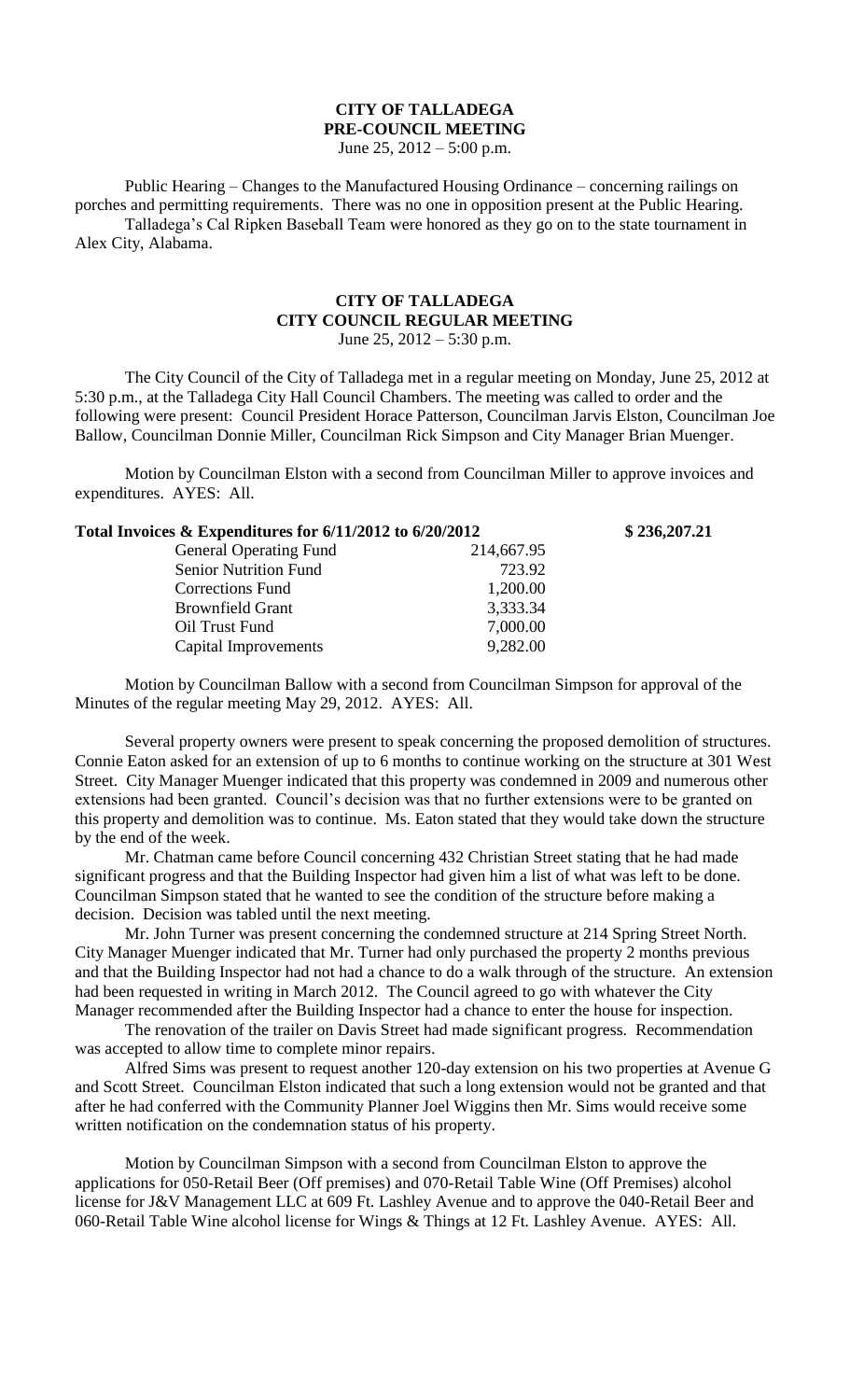City Manager Muenger informed the Council that he had written a letter to Veolia (the City's residential garbage contractor) concerning numerous contract violations and had invoiced the contractor for the fees associated with those violations.

**Ordinance #1733** amending and replacing Section IV, Subsection 3 -H and Subsection 5.03 of Ordinance #1120 "Talladega Alabama Zoning Ordinance"

Motion by Councilman Elston with a second by Councilman Ballow for immediate consideration of Ordinance #1733. Roll Call. AYES: All.

Motion by Councilman Miller with a second by Councilman Elston for reading of the heading only of Ordinance #1733. Roll Call. AYES: All.

AN ORDINANCE AMENDING AND REPLACING SECTION IV, SUBSECTION 3 **STANDARDS FOR ALL MANUFACTURED HOMES, SUBSECTION H - ACCESS TO EXTERIOR ENTRANCES AND SUBSECTION 5.03 MANUFACTURED HOME PERMIT AND CERTIFICATE OF OCCUPANCY OF THE MANUFACTURED HOME REGULATIONS OF ORDINANCE NUMBER 1120, AS AMENDED BY ORDINANCES HERETOFORE ADOPTED, SAID ORDINANCE, AND THE AMENDMENTS RELATED THERETO, BEING ENTITLED "TALLADEGA, ALABAMA, ZONING ORDINANCE", AS FOLLOWS; AND IN NO OTHER PARTICULARS:**

Motion by Councilman Elston with a second from Councilman Simpson to approve Ordinance #1733. Roll Call. AYES: All.

**Ordinance #1734** approving the four-way stop at the intersection of Stephen J. White Memorial Blvd. and Coosa Street.

Motion by Councilman Ballow with a second by Councilman Miller for immediate consideration of Ordinance #1734. Roll Call. AYES: All.

Motion by Councilman Miller with a second by Councilman Simpson for reading of the heading only of Ordinance #1734. Roll Call. AYES: All.

**AN ORDINANCE TO PROVIDE FOR THE CONTROL OF TRAFFIC ENTERING THE INTERSECTION OF EAST COOSA STREET AND STEPHEN J. WHITE MEMORIAL BLVD.; TO PROVIDE FOR AND REQUIRE THAT ALL TRAFFIC, VEHICULAR OR OTHERWISE COME TO A FULL AND COMPLETE STOP BEFORE ENTERING THE INTERSECTION OF EAST COOSA STREET AND STEPHEN J. WHITE MEMORIAL BLVD. FOR WHICH SAID INTERSECTION SHALL BE CLASSIFIED A FOUR-WAY STOP; AND TO PROVIDE PUNISHMENT FOR THE VIOLATION THEREOF.**

Motion by Councilman Ballow with a second from Councilman Elston to approve Ordinance #1734. Roll Call. AYES: All.

**Resolution #2507** approving application for the FEMA Assistance to Firefighter Grant (AFG) for funding of a new Sabre TM 1,000 gallon pumper truck with a local match requirement of \$18, 400.

**Resolution #2508** approving contract with Neel-Schaffer Engineering to perform Phase Ipreliminary engineering for Isbell Circle Bridge replacement at a cost of \$36,000.

**Resolution #2509** approving the continuation of the Section 5311 Non-urbanized Area Public Transportation Program for 2013 by committing up to \$46,146 in matching local funds.

Motion by Councilman Elston with a second from Councilman Ballow to approve Resolutions #2507-2509. Roll Call. AYES: All.

Motion by Councilman Elston with a second by Councilman Simpson to approve invoices and expenditures for the Water Department. AYES: All.

| Water Department Expenditures for 6/14/2012 to 6/21/2012 |            | \$128,360.14 |
|----------------------------------------------------------|------------|--------------|
| <b>Operations Fund</b>                                   | 128,360.14 |              |

Water Department Director Chuck Thomerson informed that Council that the Water Department had a Bacteriological Testing Non-Compliance Violation that had to be published and that the Department was required to inform customers of the violation. Director Thomerson emphasized that the non-compliance was not because the samples did not pass inspection, but that the number of samples taken was two short of the new requirements.